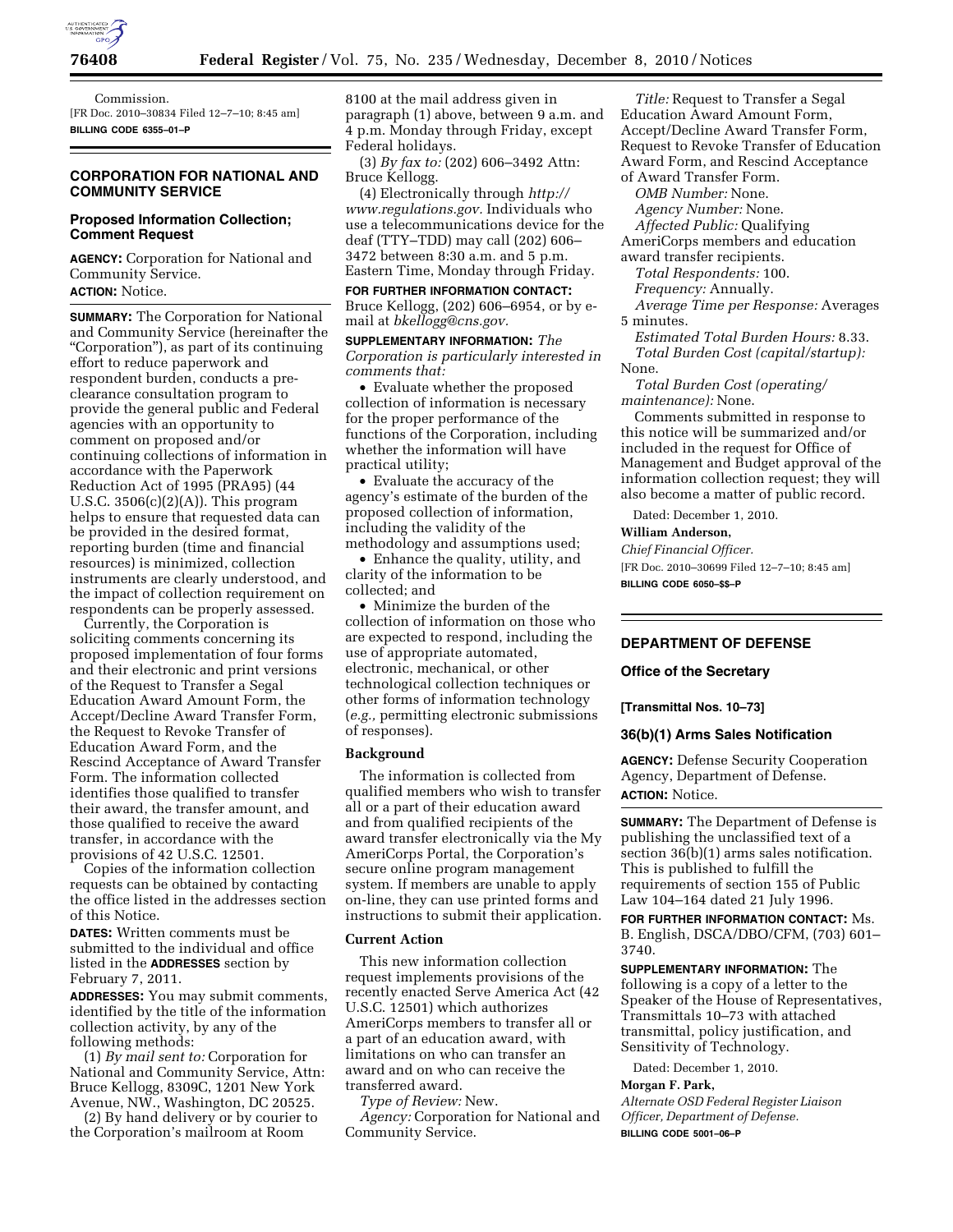

DEFENSE SECURITY COOPERATION AGENCY 201 12TH STREET SOUTH, STE 203 ARLINGTON, VA 22202-5408

**NOV 297011** 

The Honorable Nancy Pelosi Speaker U.S. House of Representatives Washington, DC 20515

Dear Madam Speaker:

Pursuant to the reporting requirements of Section 36(b)(1) of the Arms Export

Control Act, as amended, we are forwarding herewith Transmittal No. 10-73, concerning the Department of the Navy's proposed Letter(s) of Offer and Acceptance to Denmark for defense articles and services estimated to cost \$2.0 billion. After this letter is delivered to your office, we plan to issue a press statement to notify the public of this proposed sale.

> Sincerely, froeld f.

Richard A. Genaille, Jr. **Deputy Director** 

**Enclosures:** 1. Transmittal

- 2. Policy Justification
- 3. Sensitivity of Technology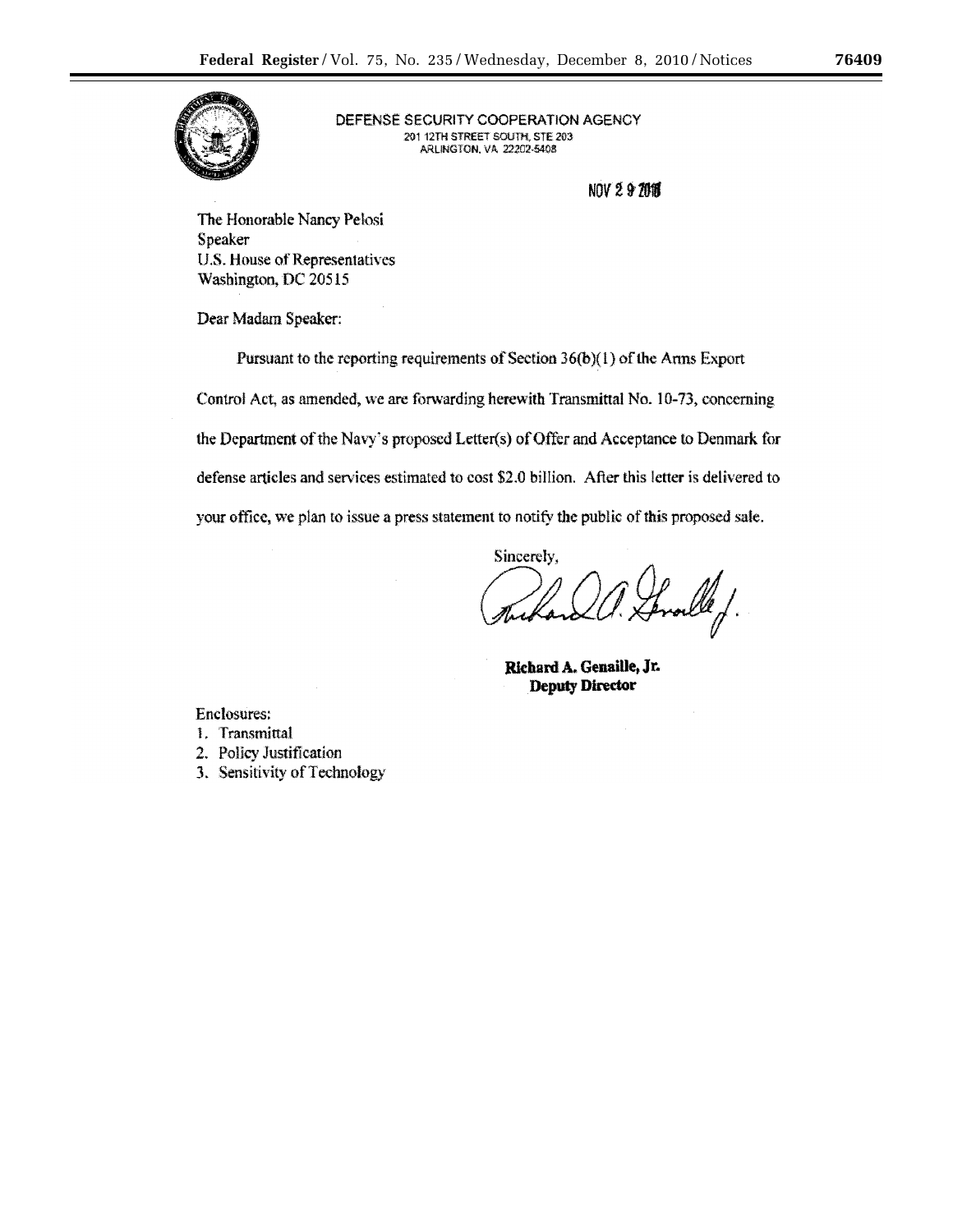## Transmittal No. 10-73

Notice of Proposed Issuance of Letter of Offer Pursuant to Section  $36(b)(1)$ of the Arms Export Control Act, as amended (U)

- Prospective Purchaser: Denmark  $(i)$
- $(ii)$ Total Estimated Value: Major Defense Equipment\* \$1.0 billion Other \$1.0 billion **TOTAL** \$2.0 billion
- $(iii)$ Description and Quantity or Quantities of Articles or Services under Consideration for Purchase: 12 MH-60R SEAHAWK Multi-Mission Helicopters, 27 T-700 GE 401C Engines (24 installed and 3 spares), communication equipment, support equipment, spare and repair parts, tools and test equipment, technical data and publications, personnel training and training equipment, U.S. government and contractor engineering, technical, and logistics support services, and other related elements of logistics support.
- $(iv)$ Military Department: Navy (SAD)
- $(v)$ Prior Related Cases. if any: None
- $(vi)$ Sales Commission, Fee, etc., Paid, Offered, or Agreed to be Paid: None
- $(vii)$ Sensitivity of Technology Contained in the Defense Article or Defense Services Proposed to be Sold: See Annex attached
- $(viii)$ Date Report Delivered to Congress: 29 November 2010
- \* as defined in Section 47(6) of the Arms Export Control Act.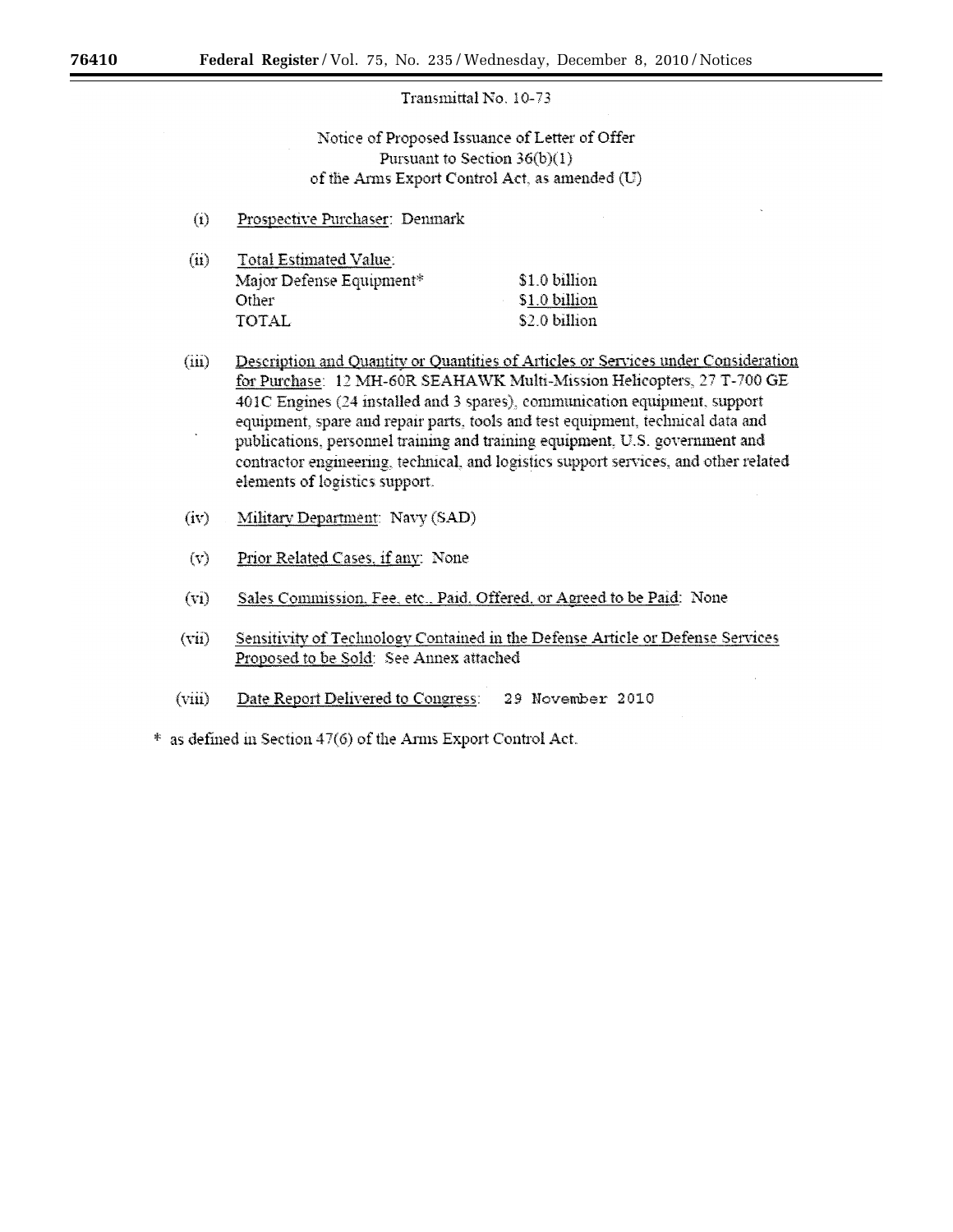# POLICY JUSTIFICATION

# Denmark - MH-60R Multi-Mission Helicopters

The Government of Denmark has requested a possible sale of 12 MH-60R SEAHAWK Multi-Mission Helicopters, 27 T-700 GE 401C Engines (24 installed and 3 spares), communication equipment, support equipment, spare and repair parts, tools and test equipment, technical data and publications, personnel training and training equipment, U.S. government and contractor engineering, technical, and logistics support services, and other related elements of logistics support. The estimated cost is \$2.0 billion.

This proposed sale will contribute to the foreign policy and national security of the United States by helping to improve the security of a NATO ally which has been, and continues to be, an important force for political and economic stability in Europe.

The proposed sale of the MH-60R SEAHAWK helicopters will improve Denmark's antisubmarine and surface warfare capability and provide an improved search and rescue and antiship surveillance capability and to carry out international commitments for transport, surveillance, and search and rescue operations with the United States and other allies. Denmark will also use these aircraft to strengthen its homeland defense and protect critical infrastructure. Denmark, which currently operates Augusta Westland Lynx helicopters, will have no difficulty absorbing these additional helicopters into its armed forces.

The proposed sale of this equipment and support will not alter the basic military balance in the region.

The prime contractors will be Sikorsky Aircraft Corporation in Stratford, Connecticut, Lockheed Martin in Owego, New York, General Electric in Lynn, Massachusetts, and the Raytheon Corporation in Portsmouth, Rhode Island. There are no known offset agreements proposed in connection with this potential sale.

Implementation of this proposed sale will require the assignment of ten contractor representatives to Denmark on an intermittent basis over the life of the case to support delivery of the MH-60R helicopters and provide support and equipment familiarization.

There will be no adverse impact on U.S. defense readiness as a result of this proposed sale.